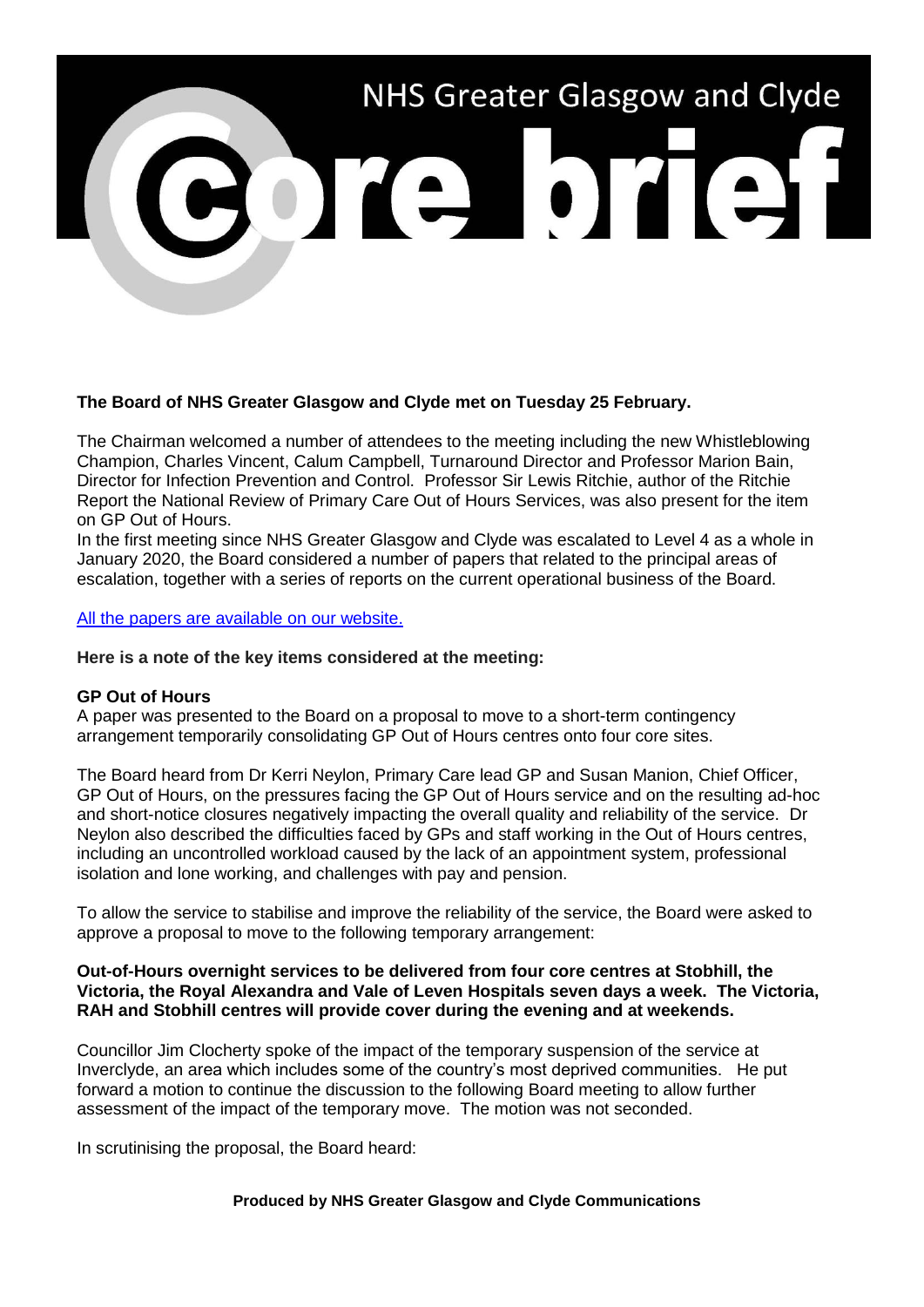- The temporary consolidation on core GP Out of Hours sites would allow stabilisation of the service whilst progress is made with longer term improvements including a recruitment campaign, increased use of digital technology such as 'Anytime Anywhere' and a new appointments system for Out of Hours services.
- The GP home visiting is unaffected and will continue to operate as normal. The transport service is also unaffected and any patient who is assessed by NHS24 as requiring to visit an urgent Out of Hours Centre, but unable to travel independently, will get assistance from the patient transport service as required.
- In deciding the centres on which to consolidate, key consideration was given to the numbers of attendances, access to the sites and capacity in the buildings to determine core sites.
- The contingency plan has the backing of Sir Lewis Ritchie who led a national review into the ongoing delivery of Out of Hours services.

Having considered all of these issues, and receiving assurances about the availability of patient transport for those who needed it, the Board approved the proposal to move to the temporary contingency arrangements for GP Out of Hours service. [Click here to access the paper.](https://www.nhsggc.org.uk/media/258578/item-13-paper-20_06-nhs-ggc-board-paper-out-of-hours-latest-amendments21-2.pdf)

# **Developing NHSGGC as a Great Place to Work**

In 2019/20 the Board agreed a number of priorities for developing employee engagement and experience within NHSGGC, namely: to establish a Culture Framework for NHSGGC; to adopt and reinforce the NHS Scotland Values; to champion employee wellbeing; to deliver iMatter, and; to improve how we involve staff in change.

The Board received a report from Anne MacPherson, Director of Human Resource and Organisational Development, on how we will build on this activity in 2020/21 to continue to develop NHSGGC as a great place to work. The Sturrock Report into alleged bullying at NHS Highland has added to our learning and improvement plans for this year.

Under the plan for 2020/21, approved by the Board, three priorities have been identified:

- Priority 1: Employee Voice embed our actions as a listening organisation which receives and responds to feedback from staff and values input from others
- Priority 2: Supporting appropriate visibility of our leaders
- Priority 3: Celebrate success.

A number of measures of success will be used to monitor progress with our plans and to gauge staff experience, including iMatter and pulse surveys, and following approval by the Board, by an external validation and assurance process through participation in the Investors in People Accreditation scheme. [Click here to access the paper.](https://www.nhsggc.org.uk/media/258596/item-25-paper-20_18-our-leadership-approach.pdf)

## **Public Health Screening Annual Report 2018-19**

The latest annual screening report was presented by Dr Emilia Crighton, Deputy Director of Public Health. This reported on various screening programmes that are run on UK policy advice.

A significant number of the population are eligible for screening and the programmes run in NHSGGC extend from new-born and child screening programmes to a range of adult programmes for cancer and other conditions. In the years in question, there was very high uptakes for some programmes, such as the new-born bloodspot screening, and lower uptake for other, including some of the cancer screening programmes.

One cancer screening programme that did see an increase in uptake was the bowel screening programme. The attached press release was issued following the meeting, highlighting this success. [The full report can be read here.](https://www.nhsggc.org.uk/media/258602/item-10-paper-20_03-public-health-screening-report-comb.pdf) [Bowel Screening press release.](https://www.nhsggc.org.uk/about-us/media-centre/news/2020/02/tens-of-thousands-more-screened-for-bowel-cancer-across-greater-glasgow-and-clyde/)